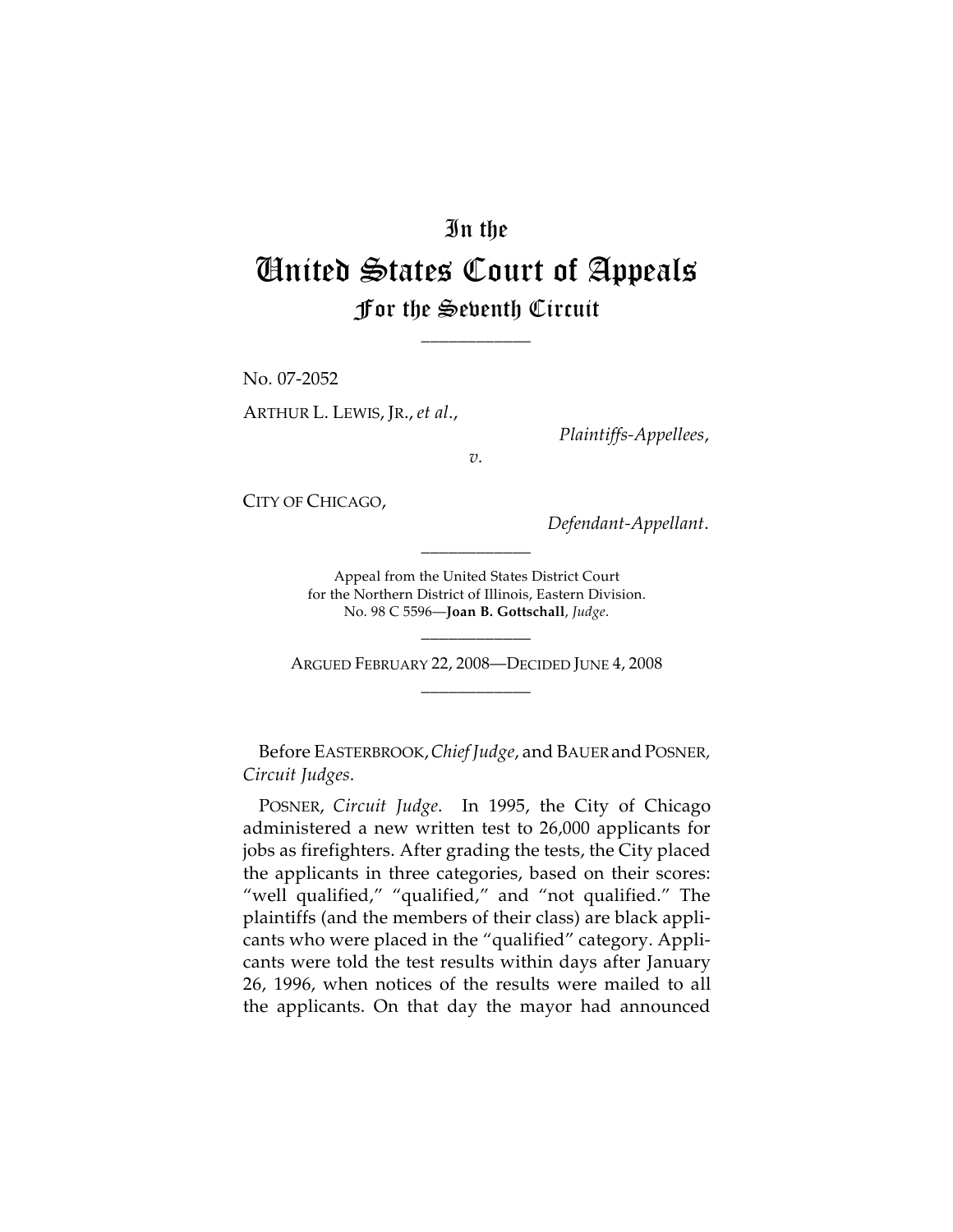that the test scores were in, but that "after all our efforts to improve diversity [including racial], these test results are disappointing." There were no names in his public announcement.

The notices stated that applicants in the qualified category were unlikely to be hired because of the large number whose scores had placed them in the "well qualified" category, but that the applicants rated "qualified" would remain on the eligible list (since they had passed the test) for as long as the list was used. In fact, as the media reported the next day, the City expected to hire only about 600 of the 1,782 applicants in the "well qualified" category in the next three years, implying that no one in the "qualified" category would be hired.

The suit, now entering its second decade, charges that the test had a disparate impact on the black applicants (that is, disproportionately classified them as "qualified" rather than "well qualified") and was not a valid test of aptitude for firefighting. If these things are true, the basing of hiring decisions on the test violated Title VII of the Civil Rights Act of 1964. After protracted proceedings, the district judge ruled in favor of the plaintiffs and decreed injunctive relief.

The City argues that the suit is untimely. The plaintiffs were required, as a prerequisite to being allowed to sue, to file a charge with the EEOC within 300 days after their claim accrued. 42 U.S.C. § 2000e-5(e)(1); *Stepney v. Naperville School District 203*, 392 F.3d 236 (7th Cir. 2004). They filed their charge on March 21, 1997, which was 420 days after the date on which notice of the results of the test had been sent them and probably 417 to 419 days after they received the notice. But it was within 300 days of the City's beginning to hire applicants from the "well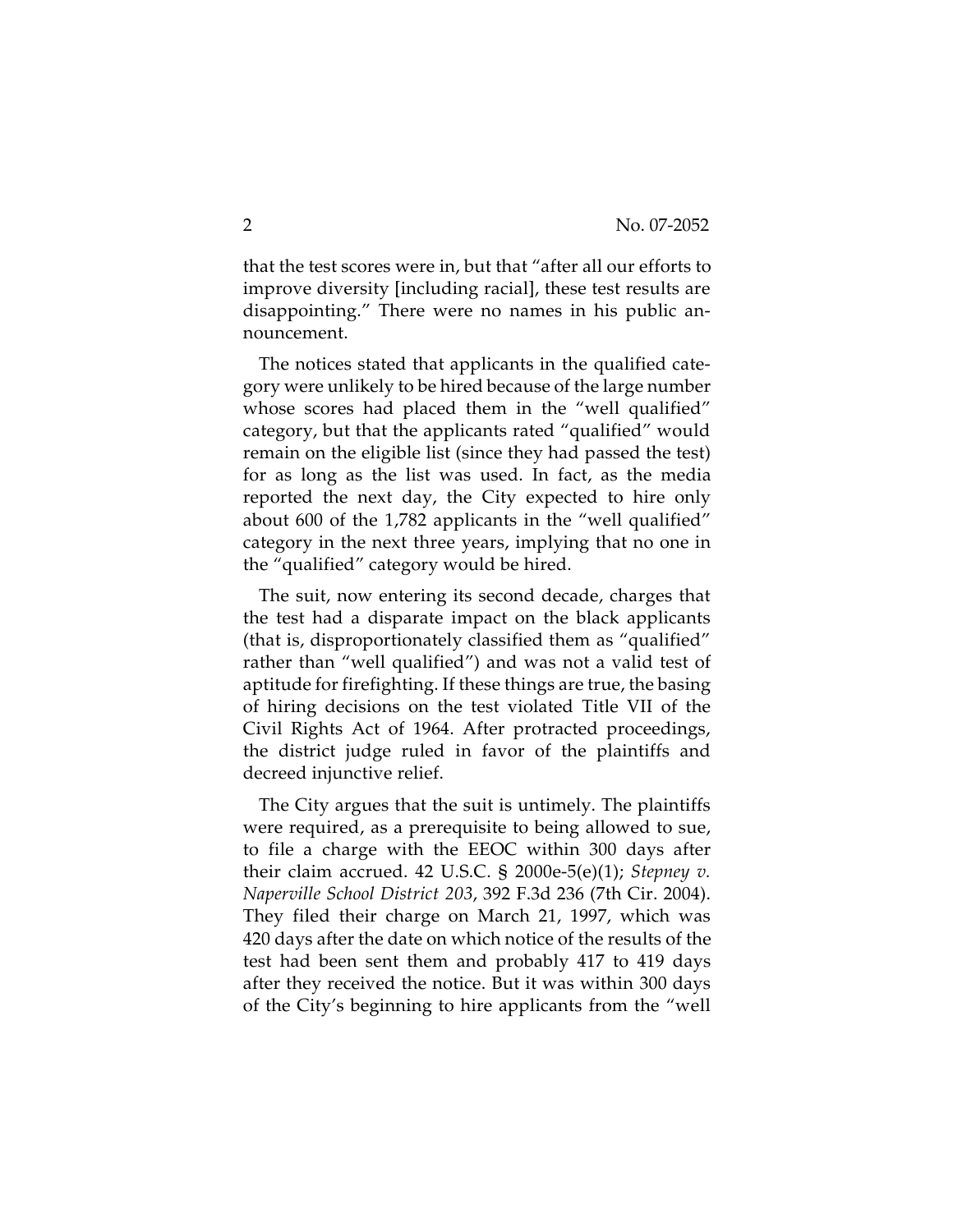qualified" list, and the district judge ruled that the suit was therefore timely because each time the City hired applicants in the "well qualified" group as determined on the basis of the January 1996 test results it committed a fresh violation of Title VII that may have harmed "qualified" applicants.

The plaintiffs acknowledge that in a "disparate treatment" case, that is, a case of intentional discrimination, the charging period begins when the discriminatory decision is made, e.g., *Ledbetter v. Goodyear Tire & Rubber Co.*, 127 S. Ct. 2162, 2168, 2172 (2007); *Lorance v. AT & T Technologies, Inc.*, 490 U.S. 900, 910-11 (1989); *Delaware State College v. Ricks*, 449 U.S. 250 (1980); *Huels v. Exxon Coal USA, Inc.*, 121 F.3d 1047, 1051 (7th Cir. 1997); *Cox v. City of Memphis*, 230 F.3d 199, 204-05 (6th Cir. 2000), rather than when it is executed. We have held that if the plaintiff does not learn of the decision until later, the limitations period begins to run then. *Cada v. Baxter Healthcare Corp.*, 920 F.2d 446, 450 (7th Cir. 1990); see also *Oshiver v. Levin, Fishbein, Sedran & Berman*, 38 F.3d 1380, 1385-86 and n. 5 (3d Cir. 1994). But *Hamilton v. 1st Source Bank*, 928 F.2d 86, 87-88 (4th Cir. 1990) (en banc), is to the contrary, and the question was left open by the Supreme Court in *Ledbetter v. Goodyear Tire & Rubber Co*., supra, 127 S. Ct. at 2177 n. 10. It is of no moment in this case.

In the *Ricks* case a college denied a faculty member tenure but offered him a "terminal" one-year contract, which he accepted. The Supreme Court held that the statute of limitations began to run from the denial of tenure rather than from the plaintiff's termination at the end of the one-year period, since that termination was the automatic consequence of the fact that he had only a one-year contract, rather than being the consequence of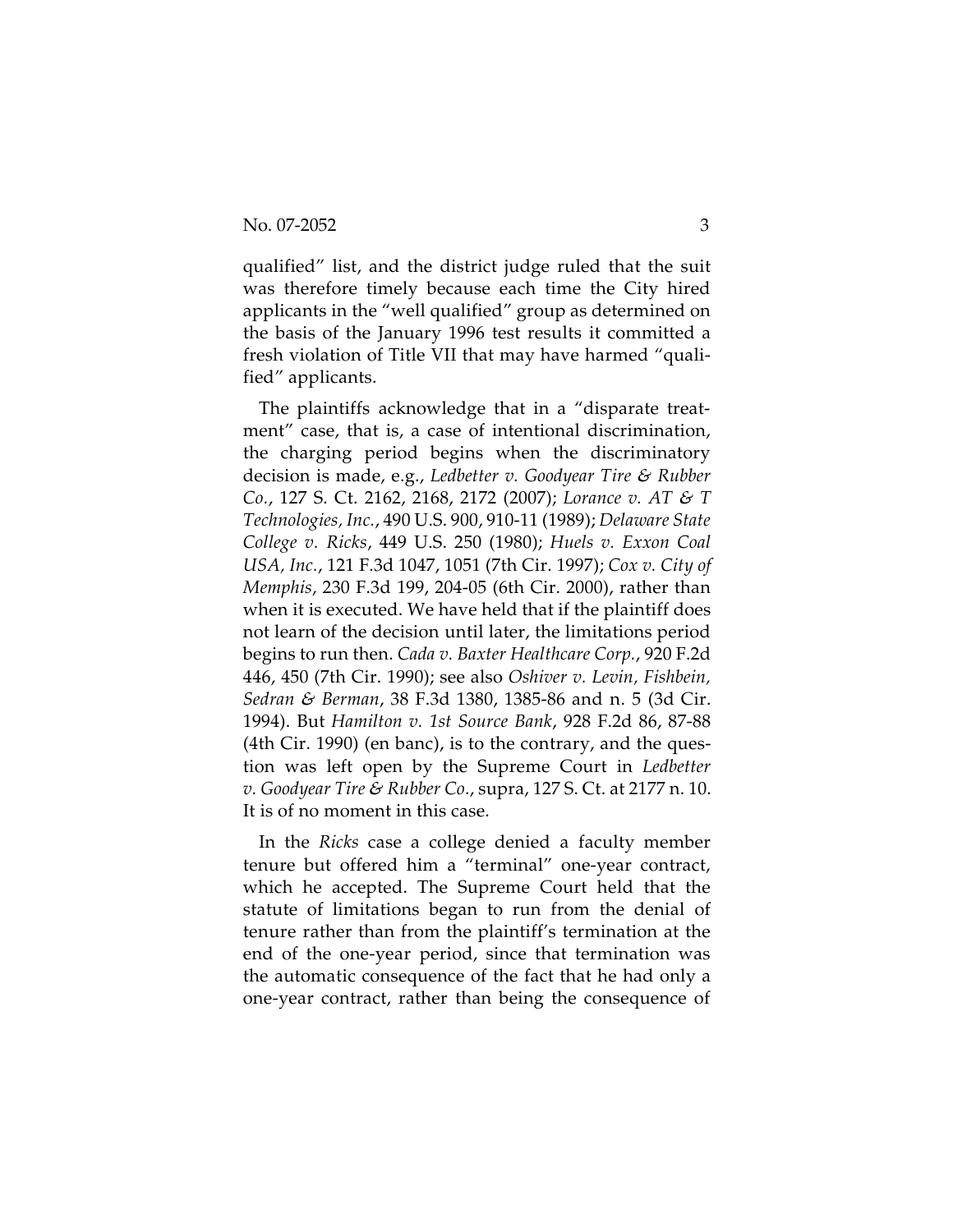some fresh act of discrimination. It is the same here. The hiring only of applicants classified "well qualified" was the automatic consequence of the test scores rather than the product of a fresh act of discrimination.

The plaintiffs do not quarrel with the proposition that "well qualified" applicants should be hired ahead of those who are merely "qualified." They argue that the test that sorted applicants into those categories was discriminatory. That discrimination was complete when the tests were scored and, especially in light of the mayor's public comment about them, was discovered when the applicants learned the results. It's not as if the City had divided applicants into "a white branch" and "a Negro branch" and fixed a higher qualifying score for the latter; for then a refusal to hire a black who scored higher than a white but below the qualifying score for blacks would be an unmediated act of discrimination. See *Bazemore v. Friday*, 478 U.S. 385 (1986) (per curiam); *Anderson v. Zubieta*, 180 F.3d 329, 335-36 (D.C. Cir. 1999); *Brinkley-Obu v. Hughes Training, Inc.*, 36 F.3d 336, 346 (4th Cir. 1994). The refusal to hire would not be due, even in the first instance, to the policy of basing hiring on test scores, since, by hypothesis, some blacks would have had higher scores than some whites yet, purely because of the racial division, would not have been hired. This case is different because "well qualified" is not a racial category, though its racial composition may have been influenced by a discriminatory decision taken earlier.

In *Beavers v. American Cast Iron Pipe Co.*, 975 F.2d 792, 796- 800 (11th Cir. 1992), on which the plaintiffs heavily rely, the employer limited insurance coverage to employees' children who lived with their employee parent, and the charge was that this discriminated against male employees.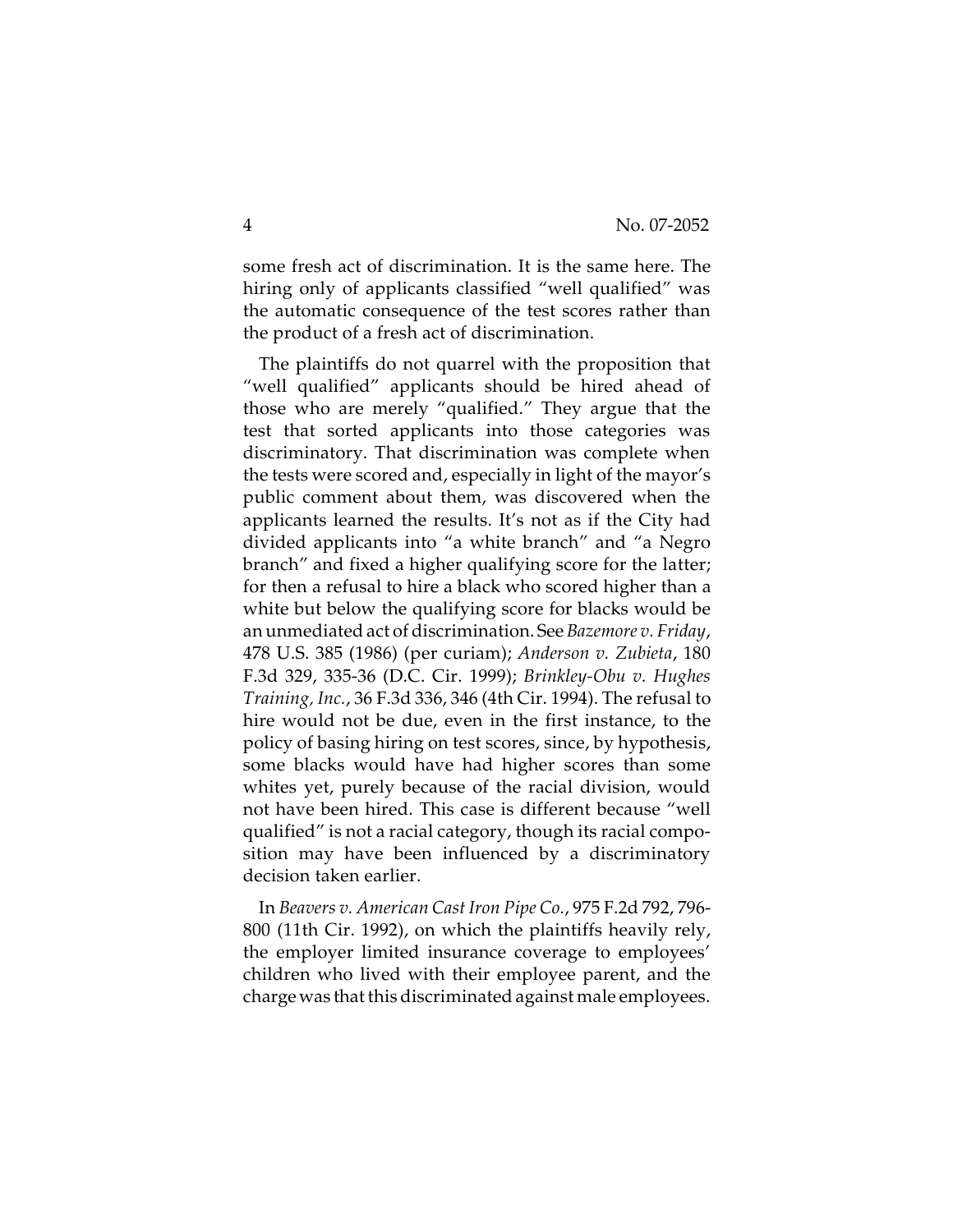The plaintiffs sued long after the policy was adopted but within 180 days (the limitations period applicable to them) of the denial of their claim for dependent coverage, and this was held to be timely because the allegedly discriminatory policy was the sole cause of the denial; there was no intervening neutral act, as in this case.

The distinction is a fine one (and it is arguable on which side of it the facts of *Beavers* fell) but it is the distinction that the Supreme Court has drawn. The plaintiffs argue that it does not apply to a disparate-impact case, but we cannot think why not. The difference between the two types of discrimination case is not fundamental. Disparateimpact analysis, much like the *McDonnell Douglas* method of establishing a prima facie case, involves the use of circumstantial evidence to create an inference of discrimination. "The concept of disparate impact was developed for the purpose of identifying discriminatory situations where, through inertia or insensitivity, companies were following policies that gratuitously—needlessly—although not necessarily deliberately, excluded black or female workers from equal employment opportunities. Often these were policies that had been adopted originally for discriminatory reasons and had not been changed when the employer ceased deliberately discriminating—if he had; for another way of looking at the disparate impact approach is that it is primarily intended to lighten the plaintiff's heavy burden of proving intentional discrimination after employers learned to cover their tracks*." Finnegan v. Trans World Airlines, Inc*., 967 F.2d 1161, 1164 (7th Cir. 1992) (citations omitted). So if a test or other method of screening applicants for employment bears more heavily on one protected group than on another, the burden shifts to the employer to show that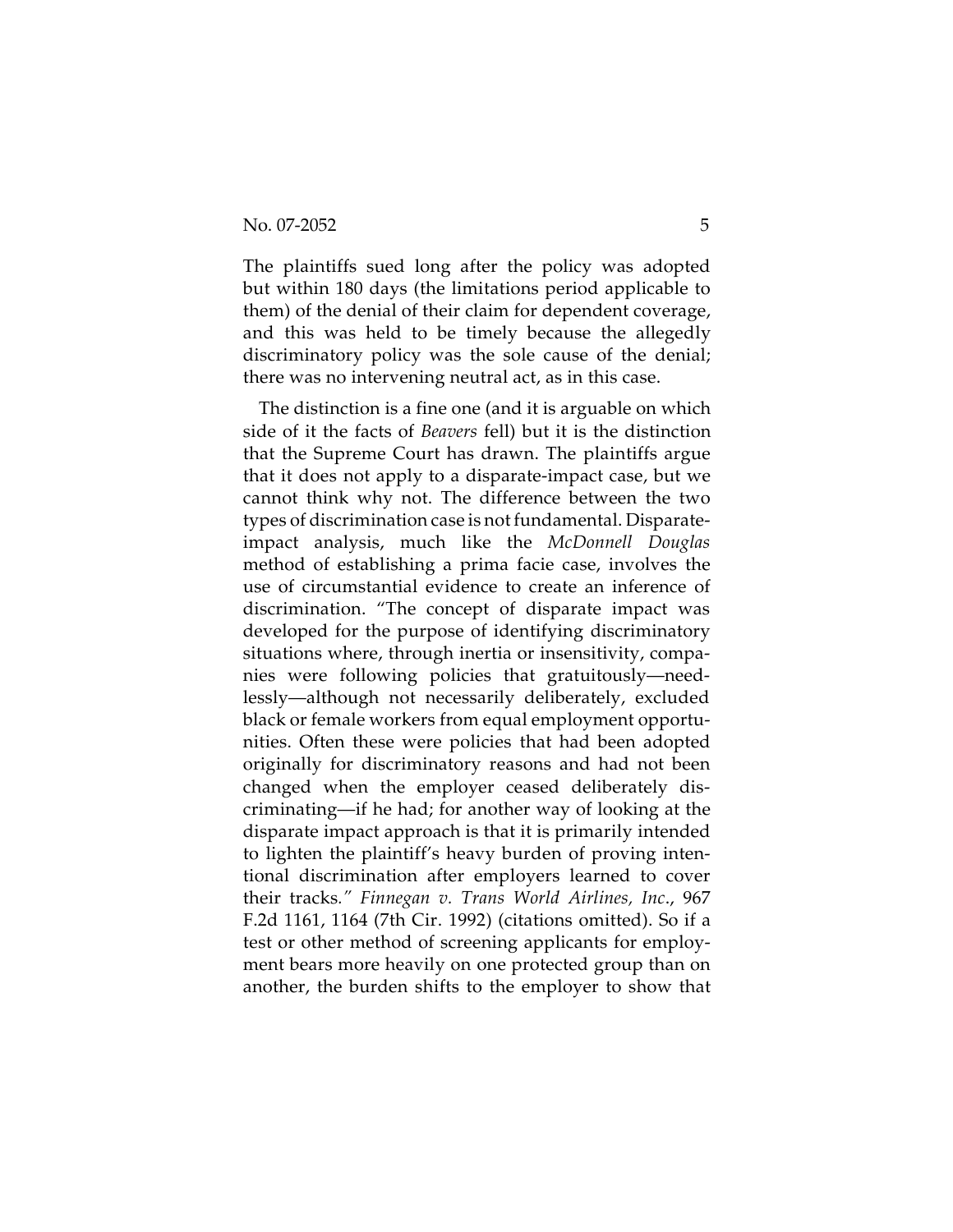the method is a rational method of selecting employees. 42 U.S.C. § 2000e-2(k); see *Allen v. City of Chicago*, 351 F.3d 306, 311-12 (7th Cir. 2003); *El v. Southeastern Pennsylvania Transportation Authority*, 479 F.3d 232, 240-41 (3d Cir. 2007); *Meacham v. Knolls Atomic Power Laboratory*, 461 F.3d 134, 139 (2d Cir. 2006). If he cannot show this, his continuing to use the test suggests that his purpose in doing so may be discriminatory, although that need not be shown.

Why any of this should change the date on which the statute of limitations begins to run escapes us; and years ago, in *Davidson v. Board of Governors*, 920 F.2d 441, 445 (7th Cir. 1990), we held that it does not. An applicant who fails to meet the employer's standard is hurt not by a fresh act of discrimination, but as the automatic consequence of an earlier one—the adoption of the standard. See also *Cox v. City of Memphis*, *supra*, 230 F.3d at 204-05; *Bronze Shields, Inc. v. New Jersey Department of Civil Service*, 667 F.2d 1074, 1083-84 (3d Cir. 1981).

The Ninth Circuit reached a contrary result in *Bouman v. Block*, 940 F.2d 1211, 1221 (9th Cir. 1991), but did so on the mistaken premise that until the plaintiff was not promoted she could not be "certain" that the use of the allegedly discriminatory eligibility list would have that consequence and until she was certain her claim would not accrue. As explained in *Davidson*, if a plaintiff cannot by exercise of reasonable diligence determine within the statutory period whether he has been injured by an unlawful practice, then even though his claim accrued when the practice was adopted the doctrine of equitable tolling will allow him to delay suing until he can collect the information he needs in order to be able to sue. 920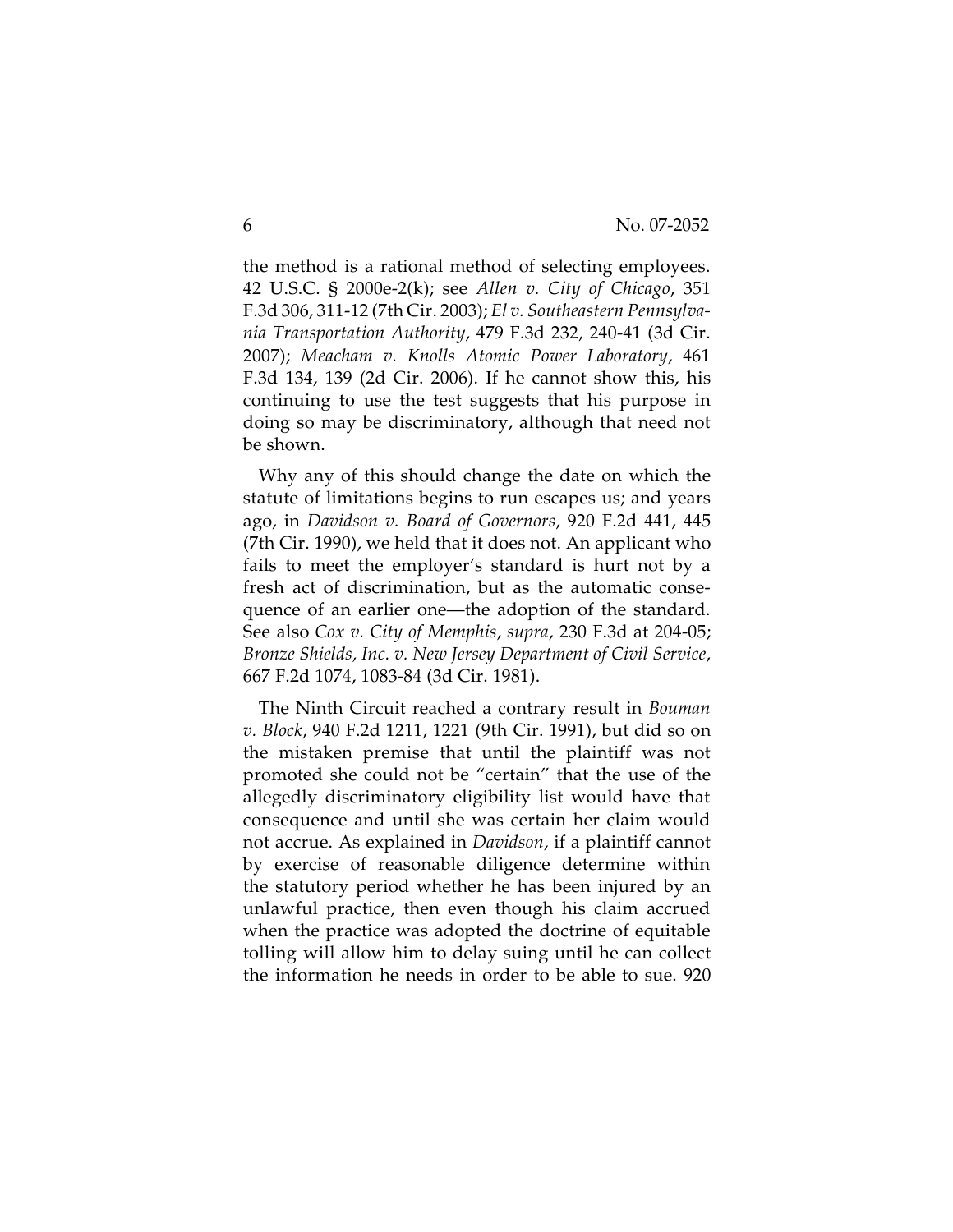F.3d at 445. (The plaintiffs in this case argue equitable tolling, but unavailingly as we shall see.) "[W]hen there is only one wrongful act the claim accrues with the first injury." *Palmer v. Board of Education of Community Unit School District 201-U*, 46 F.3d 682, 686 (7th Cir. 1995). The first injury in this case was the classification of the black applicants as merely "qualified" on the basis of a test that they contend was discriminatory.

The plaintiffs argue in the alternative that the City's violation of Title VII was a "continuing violation." The phrase does not mean what it seems to mean. Suppose that year after year for ten years your employer does not pay you the minimum wage. That is a continuing violation in an acceptable sense of the term in ordinary language, though "repetitive violation" would be more precise. But the recurrent nature of the defendant's conduct would not entitle you to wait until year 15 (assuming the statute of limitations was five years) and then sue not only for the wages you should have received in year 10 but also for the wages you should have received in years 1 through 9. The statute of limitations begins to run upon injury (or discovery of the injury) and is not restarted by subsequent injuries. *Knight v. Columbus*, 19 F.3d 579, 581 (11th Cir. 1994); *Hendrix v. City of Yazoo City,* 911 F.2d 1102, 1103 (5th Cir. 1990); cf. *Klehr v. A.O. Smith Corp.*, 521 U.S. 179, 190 (1997). That is the "first injury" rule.

The *doctrine* of continuing violation allows you to delay suing until a series of acts by a prospective defendant blossoms into a wrongful injury on which a suit can be based. *Limestone Development Corp. v. Village of Lemont*, 520 F.3d 797, 801 (7th Cir. 2008); *Reese v. Ice Cream Specialties, Inc.*, 347 F.3d 1007, 1011-12 (7th Cir. 2003); *Huckabay v. Moore*, 142 F.3d 233, 239 (5th Cir. 1998); *Glass v. Petro-*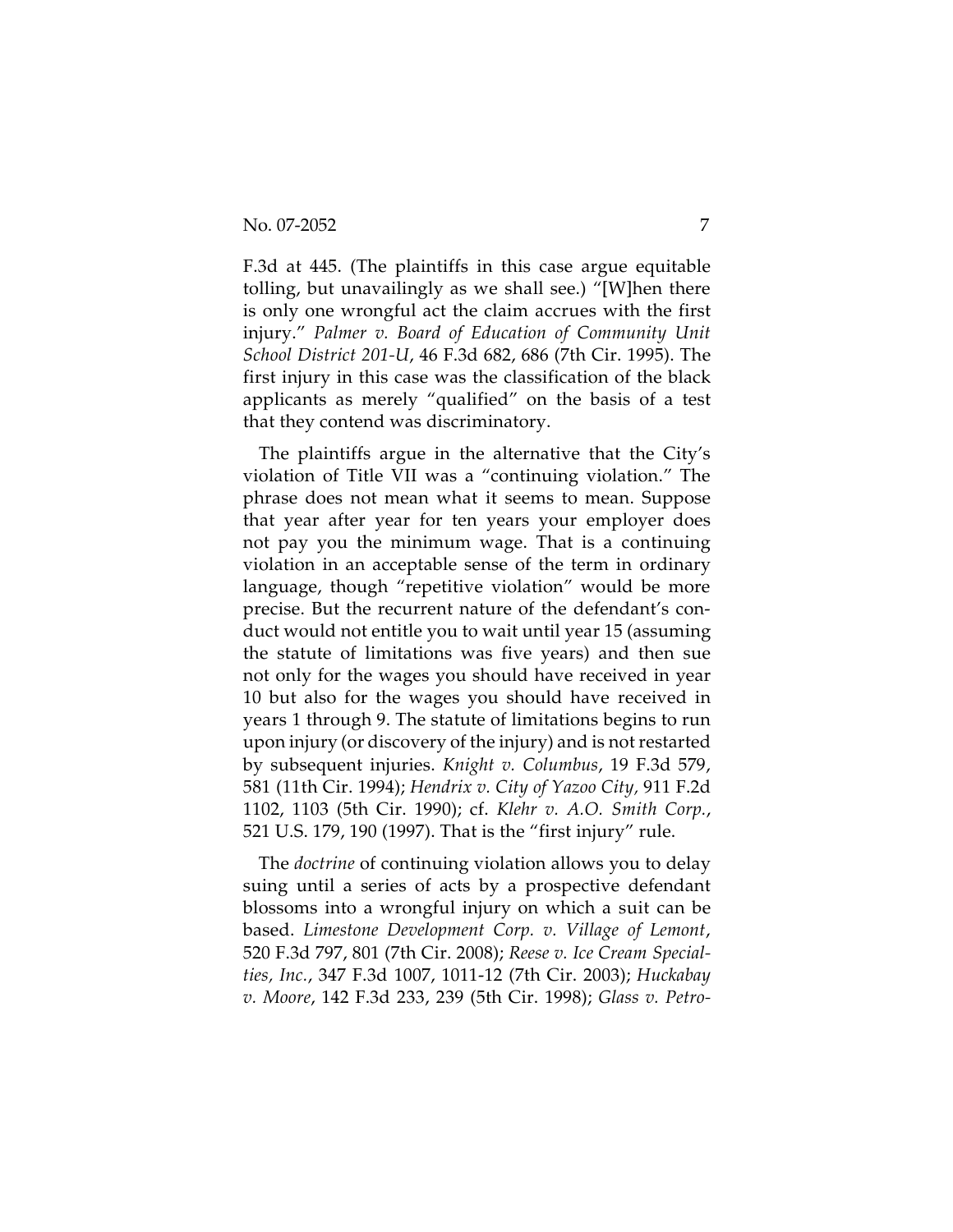*Tex Chemical Corp.*, 757 F.2d 1554, 1561 (5th Cir. 1985). Despite its name, it is a doctrine about cumulative rather than continuing violation. A typical case is workplace harassment on grounds of sex. The first instance of a coworker's offensive words or actions may be too trivial to amount to actionable harassment, but if they continue they may eventually amount to an actionable pattern of harassing behavior. And then the entire series is actionable. E.g., *National Railroad Passenger Corp. v. Morgan*, 536 U.S. 101, 117 (2002); *DeClue v. Central Illinois Light Co.*, 223 F.3d 434, 435 (7th Cir. 2000); *Galloway v. General Motors Service Parts Operations*, 78 F.3d 1164, 1166 (7th Cir. 1996); *Jensen v. Henderson*, 315 F.3d 854, 859 (8th Cir. 2002); *Rush v. Scott Specialty Gases, Inc.*, 113 F.3d 476, 482 (3d Cir. 1997). If each harassing act had to be considered in isolation, there might be no actionable claim even when by virtue of the cumulative effect of the acts it was plain that the plaintiff had suffered unlawful harassment. There is nothing of that sort here. The plaintiffs were injured, and their claim accrued, when they were placed in the "qualified" category of the hiring list on the basis of their score in the firefighters' test; for that categorization delayed indefinitely their being hired.

Extension of the "continuing violation" doctrine in the manner urged by the plaintiffs would have ludicrous consequences. The plaintiffs received notification of their "qualified" status in 1995; could they ten years later ask to be hired as firefighters and when turned down sue the City for violating Title VII because the reason for not hiring them was that were not in the "well qualified" part of the hiring list? The answer implied by the plaintiffs' argument is "yes."

The plaintiffs further argue that even if their claim accrued in January 1996, the running of the statute of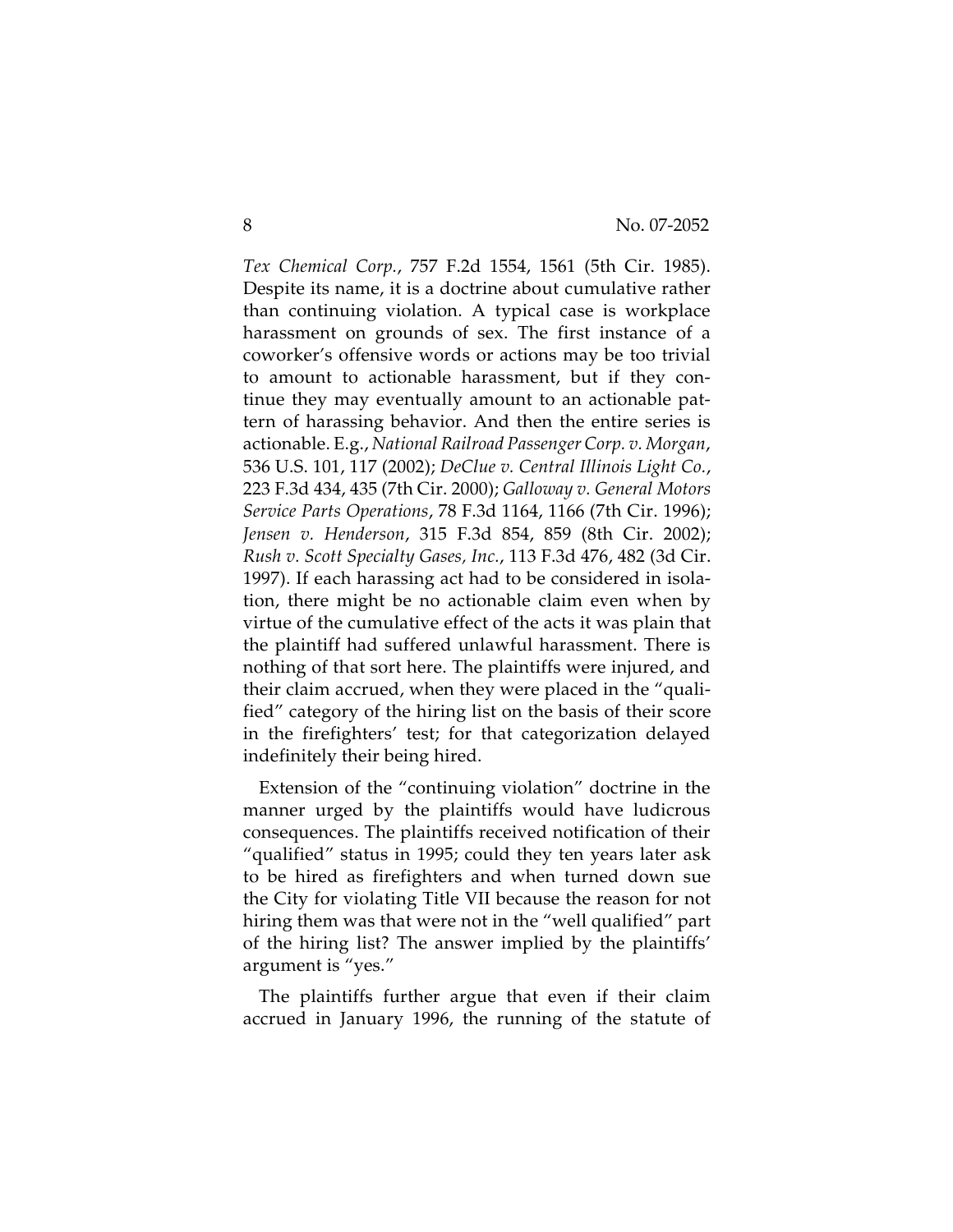limitations was tolled (stopped) because they could not determine within 300 days whether they had a case. The City claimed that its hiring test had been validated by an expert, but it was slow to produce the expert report for the plaintiffs to scrutinize.

The doctrine of equitable tolling allows a plaintiff additional time within which to sue (or meet some other deadline) if even diligent efforts on his part would not have enabled him to prepare and file his suit within the statutory period. E.g., *Beamon v. Marshall & Ilsley Trust Co.*, 411 F.3d 854, 860-61 (7th Cir. 2005); *Cada v. Baxter Healthcare Corp.*, *supra*, 920 F.2d at 451; *Chung v. United States Department of Justice*, 333 F.3d 273, 278-80 (D.C. Cir. 2003); *EEOC v. Kentucky State Police Department*, 80 F.3d 1086, 1096 (6th Cir. 1996). The question is whether the plaintiffs in this case knew enough within 300 days of the announcement of the test results to file a charge with the EEOC. The deadline is short, but a charging party is not required to conduct a precomplaint investigation, *Cada v. Baxter Healthcare Corp.*, *supra*, 920 F.2d at 452, as he would have to do if he were filing a suit. To impose such a requirement would frustrate "a remedial scheme in which laypersons, rather than lawyers, are expected to initiate the process." *Edelman v. Lynchburg College*, 535 U.S. 106, 115 (2002), quoting *EEOC v. Commercial Office Products Co.,* 486 U.S. 107, 124 (1988). The EEOC is supposed to do the investigating. *EEOC v. Shell Oil Co.*, 466 U.S. 54, 68 (1984).

And even a precomplaint investigation need not inquire into possible defenses, such as the defense that an employment requirement having a discriminatory impact is a bona fide qualification for hiring. To file a suit, you need only have a prima facie case; you are not